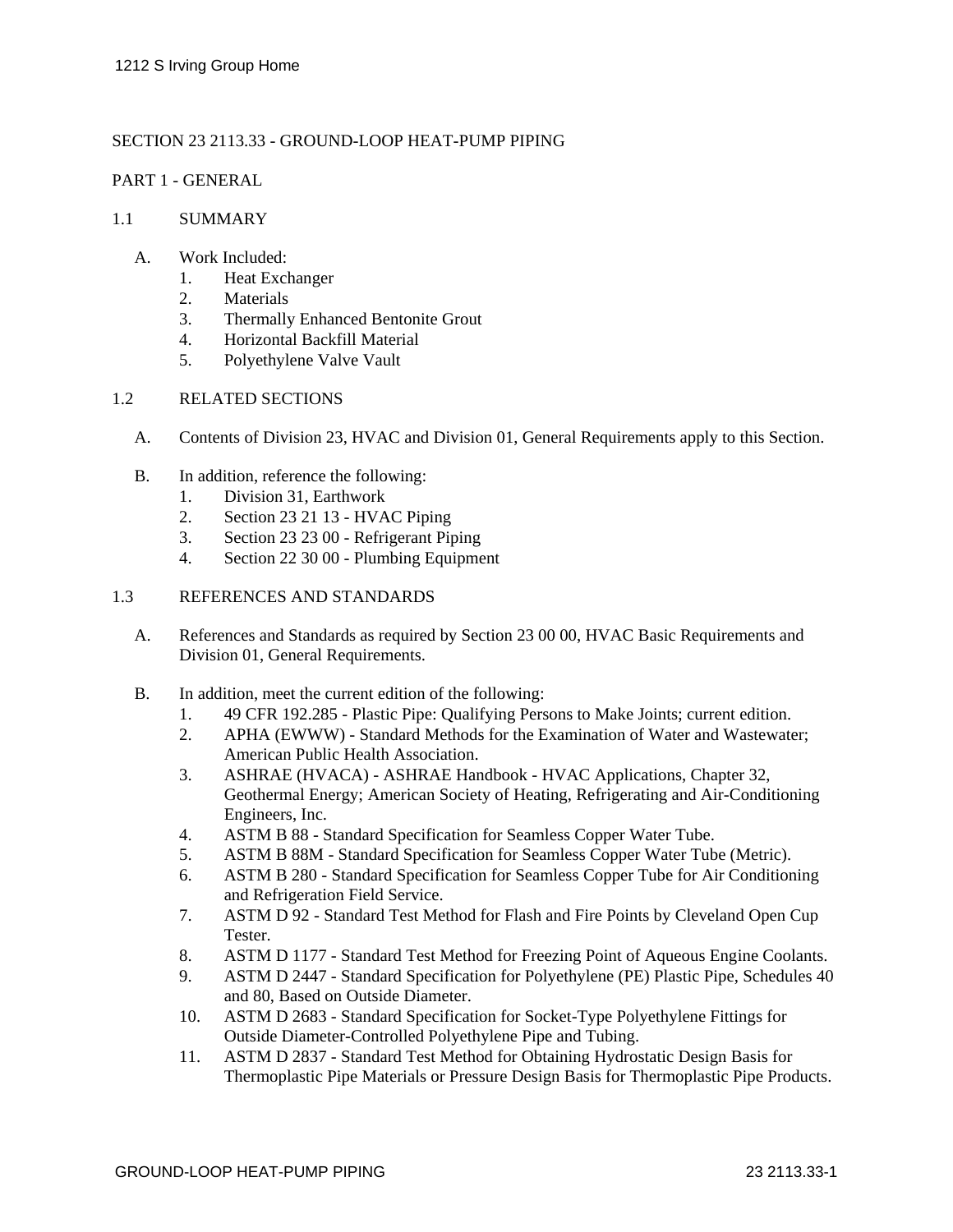- 12. ASTM D 3035 Standard Specification for Polyethylene (PE) Plastic Pipe (DR-PR) Based on Controlled Outside Diameter.
- 13. ASTM D 3261 Standard Specification for Butt Heat Fusion Polyethylene (PE) Plastic Fittings for Polyethylene (PE) Plastic Pipe and Tubing.
- 14. ASTM D 3350 Standard Specification for Polyethylene Plastics Pipe and Fittings Material.
- 15. ASTM F 714 Standard Specification for Polyethylene (PE) Plastic Pipe (SDR-PR) Based on Outside Diameter.
- 16. ASTM F 1055 Standard Specification for Electrofusion Type Polyethylene Fittings for Outside Diameter Controlled Polyethylene Pipe and Tubing.
- 17. ASTM F 1105 Standard Test Method for Preparing Aircraft Cleaning Compounds, Liquid-Type, Temperature-Sensitive, or Solvent-Based, for Storage Stability Testing.
- 18. EPA 712-C-02-190 Health Effects Test Guidelines OPPTS 870.1100 Acute Oral Toxicity; United States Environmental Protection Agency.
- 19. IGSHPA (GROUT) Grouting Procedures for GHP Systems; International Ground Source Heat Pump Association.
- 20. IGSHPA (GVERT) Grouting for Vertical GHP Systems; International Ground Source Heat Pump Association.
- 21. IGSHPA (INSTALL) Closed-Loop/Ground-Source Heat Pump Systems: Installation Guide; International Ground Source Heat Pump Association.
- 22. IGSHPA (SLINKY) Closed-Loop Geothermal Systems Slinky Installation Guide; International Ground Source Heat Pump Association.
- 23. NFPA 704 Standard System for the Identification of the Hazards of Materials for Emergency Response; National Fire Protection Association.
- 24. PPI TR4 PPI Listing of Hydrostatic Design Basis (HDB), Strength Design Basis, Pressure Design Basis (PDB) and Minimum Required Strength (MRS) Ratings for Thermoplastic Piping Materials or Pipe; Plastics Pipe Institute.
- 25. USGS (FMWQ) National Field Manual for the Collection of Water-Quality Data; United States Geological Survey; current edition.

# 1.4 SUBMITTALS

- A. Submittals as required by Section 23 00 00, HVAC Basic Requirements and Division 01, General Requirements.
- B. In addition, provide:
	- 1. Product Data, Polyethylene Piping: Provide manufacturer's data for piping and pipe fittings, showing compliance with specified requirements.
		- a. Provide manufacturer's recommendations for fusion jointing.
		- b. Include certification of long term hydrostatic basis, or test reports.
	- 2. Product Data, Heat Exchange Fluid: Provide data showing compliance with specified requirements.
		- a. Provide manufacturer's Material Data Safety Sheets.
		- b. Provide results of biodegradability studies conducted in accordance with APHA (EWWW):
			- 1) Statement of ecological behavior.
			- 2) Total oxygen demand, in pounds of oxygen per pound of fluid.
			- 3) Percent of fluid degraded in five days.
	- 3. Product Data, Grout and Slurry: Provide information on thermal conductivity of proposed materials.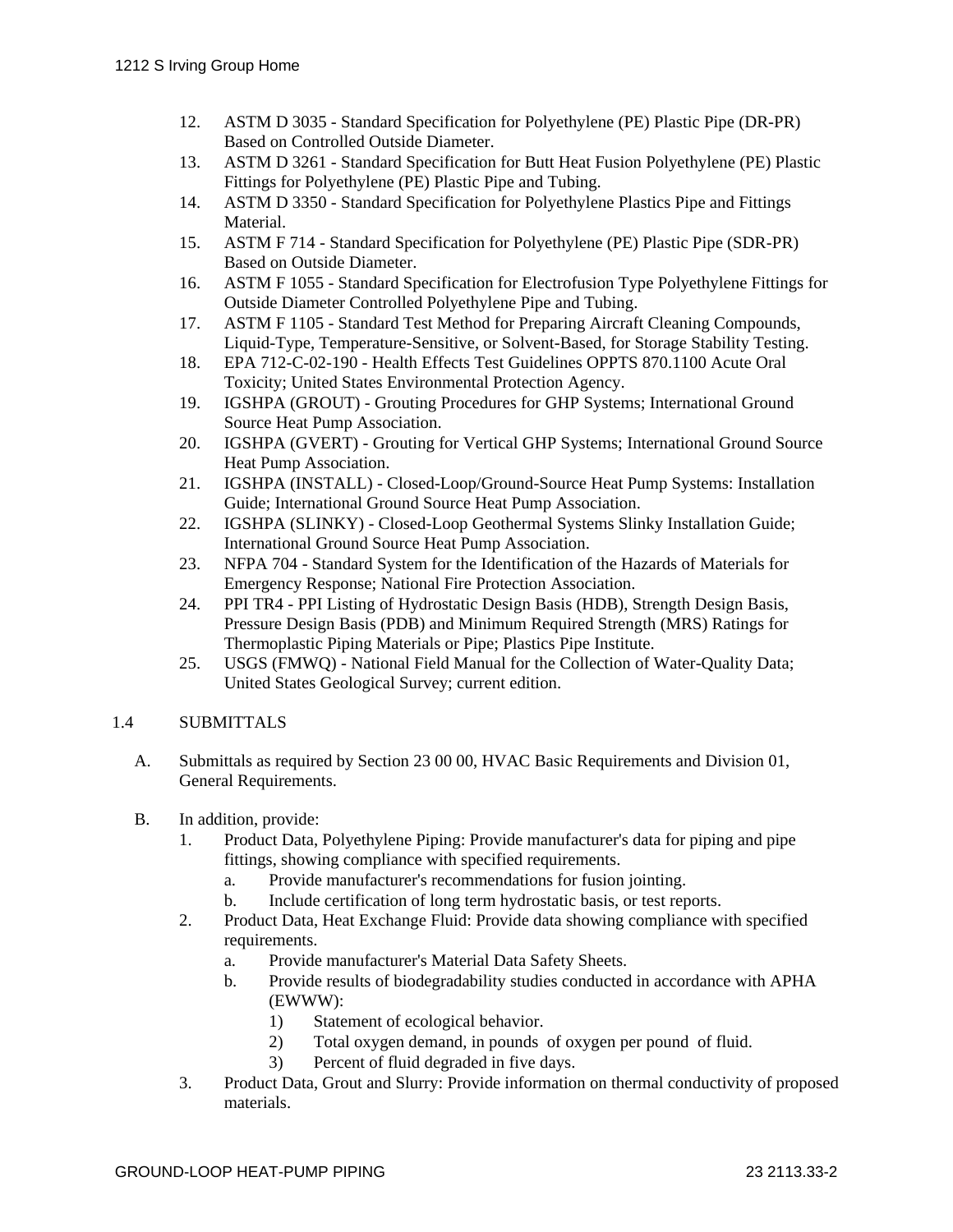- 4. Shop Drawings: Show complete piping layout, water table, water level, depths of excavation, final depths of piping, backfill placement, point of entrance to building, point of connection to equipment, test point locations, and fittings used for joints and connections.
- 5. Design Calculations: Submit design calculations along with drawings.
- 6. Pipe Samples: Provide one 2-inch length of pipe in selected size.
- 7. Soil and Rock Samples: Provide one sample from the area of proposed installation.
- 8. Geoexchange Sample Test Bore Reports:
	- a. Thermal Response Testing: Not less than 80 hours; indicate dates and times on Test Report.
	- b. Test Results:
		- 1) Tested formation thermal conductivity: BTU/(hr. x ft. x degrees F).
		- 2) Tested undisturbed ground temperature at 100 feet: Degrees F.
		- 3) Tested borehole thermal resistance: hr. x ft. x degrees F/BTU.
		- 4) Calculated formation thermal diffusivity: sq.ft./day.
	- c. Drilling Results:
		- 1) Contractor Name:
		- 2) License Number:
		- 3) Bore Diameter:
		- 4) Drilling Technique Used:
		- 5) Static Water Level:
		- 6) Productivity Time:
		- 7) Adverse Drilling Conditions:
		- 8) Sample Log of Drilling:

| <b>Formation</b> | Color | <b>Hardness of</b> | Depth from        | Depth to (ft.) |
|------------------|-------|--------------------|-------------------|----------------|
| Log              |       | <b>Formation</b>   | (f <sub>t</sub> ) |                |
|                  |       |                    |                   | 20             |
|                  |       |                    | $\mathfrak{2}$ .  | 40             |
|                  |       |                    | 4 <sub>1</sub>    | 100            |
|                  |       |                    | 101               | 200            |
|                  |       |                    | 201               | 400            |

- d. Vertical Heat Exchanger Installation:
	- 1) Active depth of installation: ft.
	- 2) Pipe Type: (See specifications).
	- 3) Field pressure testing: Pass/Fail.
	- 4) Pipe diameter and SDR: inches/SDR.
	- 5) Grout Type: (See specifications.)
	- 6) Grout volume required to fill grade:
	- 7) Installation record filed with:
	- 8) Record identification number:
- e. Testing and Data Collection Procedures: Follow International Ground Source Heat Pump Association (IGSHPA) Standards (latest edition). Identify complete testing procedures in report.
- f. Soil Temperature Measurement: IGSHPA Standards (latest edition).
- g. Provide graphs indicating:
	- 1) Control quality of testing: Time (hours) versus Temperature (degrees F).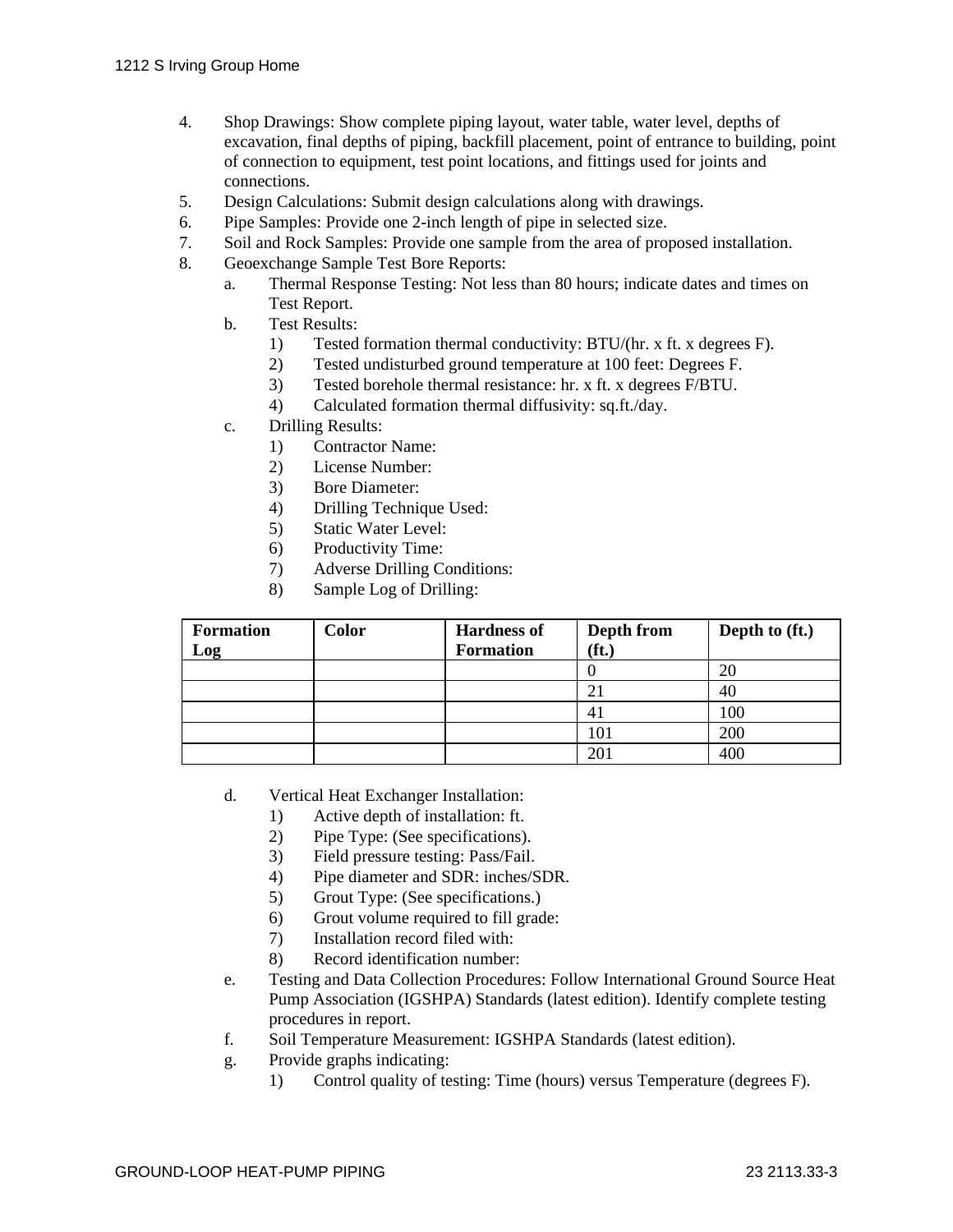- 2) Temperature vs. Linear Time: Logarithmic Time (LN(hr)) vs. Temperature (degrees F).
- 3) Borehole Saturation Time: Time (hrs) vs. Borehole Thermal Resistance.
- 4) Temperature vs. Time: Test Duration vs. Fluid Temperature (degrees F) over 80 hours.
- 5) Fluid Delta T vs. Time: Test Duration vs. Delta T (degrees F) over 80 hours.
- h. Provide graph depicting heat rate and consistency of power applied to each test. Provide heat development to comply with ASHRAE/IGSHPA recommendations.
- i. Thermal Conductivity Calculation: Heat transfer model such as a line source method analysis. IGSHPA/ASHRAE calculation methods to be used.
- j. Thermal Diffusivity Calculations: Provide results that relate to each formation.
- k. Borehole Thermal Resistance: Use formula provided by Gehlin (2002).
- l. For horizontal directional drilling samples, provide data for soil formations at: 15 feet, 30 feet, and 45 feet below grade.
- 9. Record Documents: Record actual locations of underground piping installed relative to Owner's permanent structure on same property.
- 10. Grout Sampling: Loop Field Contractor to take at least three separate grout samples from the grout mixing/holding tank and provide results as submittals. Samples to be taken from the actual grouting process. Samples to be taken after ten percent of bores, 50 percent of the bores and 80 percent of the bores are completed. Loop Field Contractor to submit the samples to an independent testing agency to determine permeability and thermal conductivity. Loop Field Contractor to indicate to the Engineer what laboratory will be used to perform the tests. Grout composition to be changed as needed to bring noncompliant grout into specification compliance. The Owner reserves the right to take independent grout samples and have them tested during the process to confirm what the contractor testing finds.
- 11. Geothermal Bore Log Submittal: Loop Field Contractor to keep daily bore logs that document the history of each bore as it is installed and provide as a submittal. The log to include but is not limited to the following information.
	- a. Number bore, and depth of installation.
	- b. Date and time bore was finished.
	- c. Grouting information for each bore.
	- d. Sign off on bore log each day by the installing contractor's representative and the Owner's Authorized Representative and the Mechanical Contractor site representative.
	- e. Loop Field Contractor to provide a copy of the log to the Engineer, Owner, and the Mechanical Contractor.
- 12. Operation and Maintenance Data: Provide procedures for pressurizing, charging, and isolation for equipment replacement.

## 1.5 QUALITY ASSURANCE

- A. Quality assurance as required by Section 23 00 00, HVAC Basic Requirements and Division 01, General Requirement.
- B. In addition, meet the following:
	- 1. Designer Qualifications: Licensed Professional Engineer, regularly engaged in the design of systems of the type and capacity specified in this Section, with not less than five years of documented experience, and accredited by IGSHPA.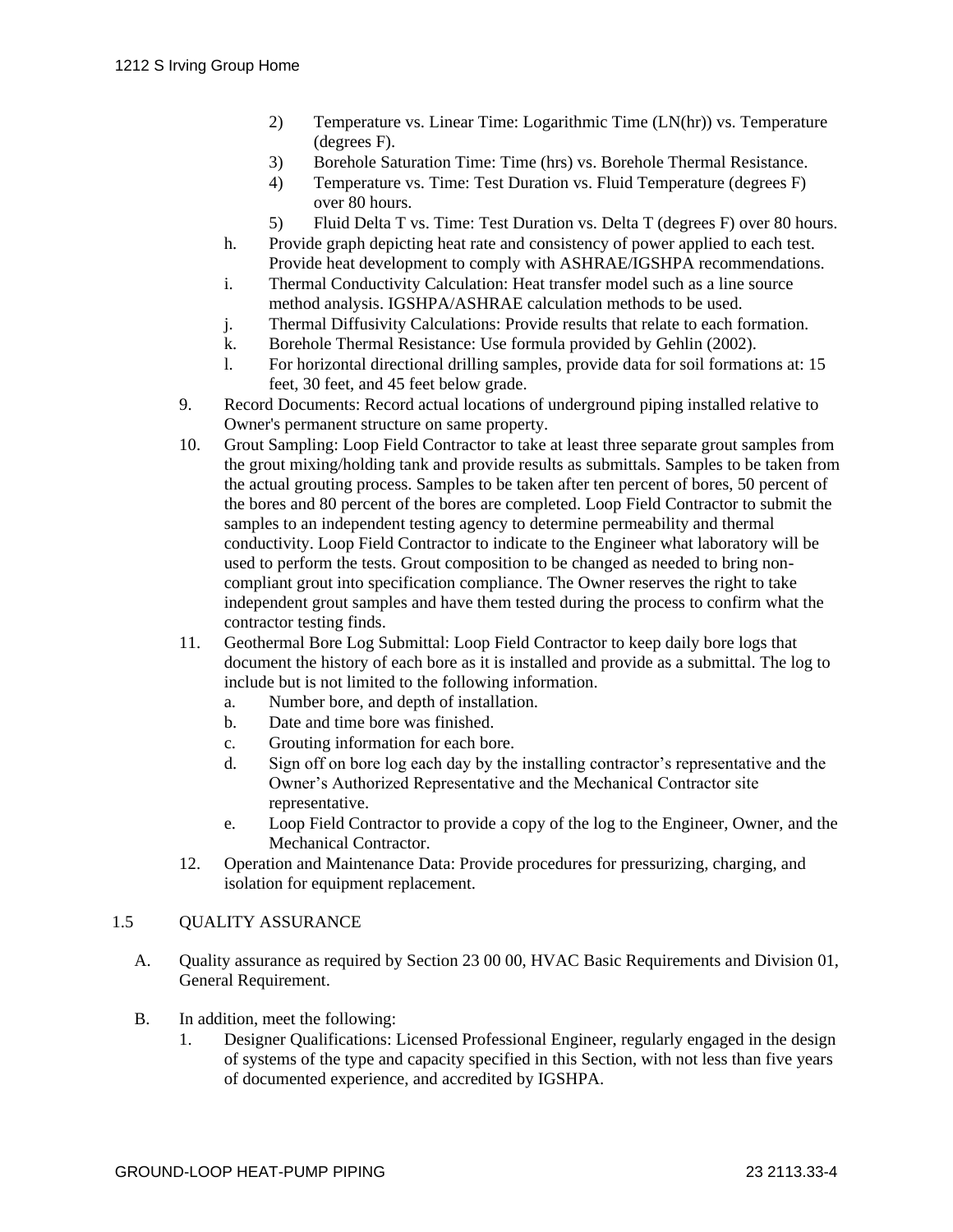- 2. Installer Qualifications: Company specializing in performing the work of this Section with minimum five years of documented experience and accredited by IGSHPA. Supply with the bid information on past jobs of similar scope. The following information must be supplied:
	- a. Name of Project/Customer
	- b. Location of Project
	- c. Customer Contact Name (Reference) with Phone Numbers
	- d. Project Designer/Engineer
	- e. Date of Installation
	- f. Number of Wells
	- g. Depth of Wells
	- h. Grout Used
- 3. The Engineer will be the sole judge whether a specific contractor is qualified based on the qualifications submitted.
- 4. Heat Fusion Technician Certification: IGSHPA training and certification, certified within three years from the date of project commencement.

## 1.6 WARRANTY

- A. Warranty of materials and workmanship as required by Section 23 00 00, HVAC Basic Requirements and Division 01, General Requirements.
- B. In addition, provide:
	- 1. The pipe manufacturer to provide a minimum warranty of twenty-five years. The warranty to be transferable.

## 1.7 DELIVERY, STORAGE, AND HANDLING

- A. Deliver piping and fittings to project site in shipping containers with labeling in place.
	- 1. Comply with local and state regulations.
	- 2. Verify that labels on piping indicate manufacturer's name, pipe or tube size, and PE cell classification.
	- 3. Verify that piping complies with specifications and is undamaged.
- B. Deliver chemicals for heat exchange fluid to project site in unopened shipping containers with labeling in place; comply with local and state regulations.
- C. Protect from weather, humidity and temperature variations, dirt and dust, and other environmental contaminants.
- D. Store piping capped or plugged until time of installation.

## 1.8 PRICE AND PAYMENT PROCEDURES

- A. See Division 01, General Requirements.
- B. Piping:
	- 1. Basis of Measurement: By the linear foot (meter).
	- 2. Basis of Payment: Includes excavating.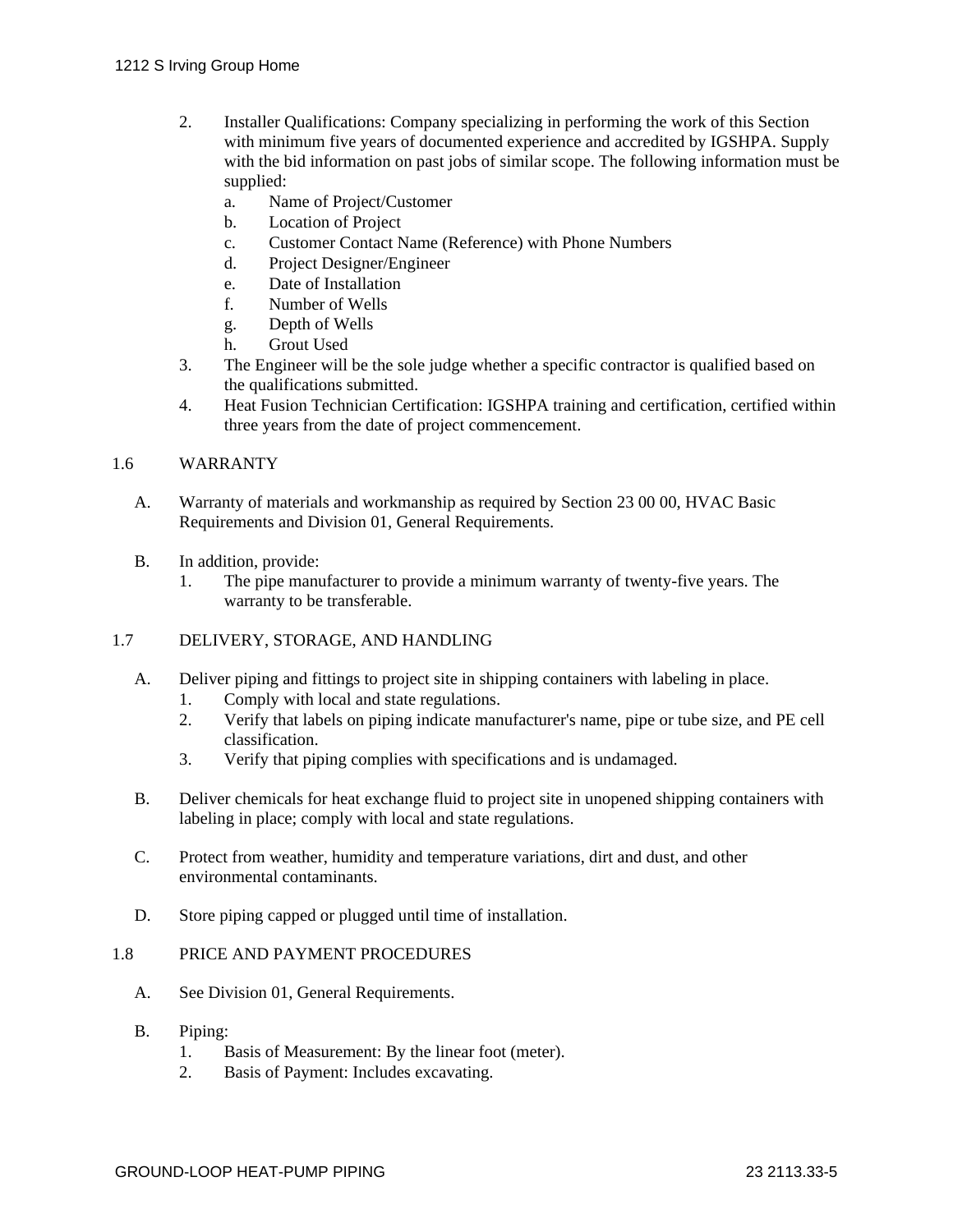#### 1.9 ADMINISTRATIVE REQUIREMENTS

A. Preinstallation Meeting: Convene one week before starting work of this Section. Require attendance by installers involved with site work and HVAC work.

#### 1.10 SITE RESTORATION AND CLEANUP

- A. Keep the premises clean and orderly at all times during the Work. Upon completion of the Work, repair damage caused by equipment, remove equipment, tools, materials, containers and debris and leave the project and staging area free of rubbish, protective materials or excess materials of any kind.
- B. Wastes generated to be properly contained and disposed of in accordance with local State and Federal regulations.

## PART 2 - PRODUCTS



- 1. GEM Products, Ground Energy Manufacturing Products, Phone: 515-758-3920
- 2. HDPE Fabricator
- 3. Performance Pipe
- 4. Centennial Plastics
- 5. Or approved equivalent.
- C. Thermally Enhanced Bentonite Grout:
	- 1. GedPro Inc.
	- 2. Or approved equivalent.
- D. Horizontal Backfill Material:
	- 1. Reference "Horizontal Backfill Material" article below.
- E. Polyethylene Valve Vault:
	- 1. Geothermal Sales Company Inc., Horse Cave, Kentucky, Phone: 270-786-3010
	- 2. Or approved equivalent.

2.2 HEAT EXCHANGER

B. Contractor is responsible for design and execution of the closed-system ground-coupled heat

exchanger, to the requirements of and within the limitations of the Contract Documents.

- 1. Design in accordance with methodology in IGSHPA Closed-Loop/Ground-Source Heat Pump Systems: Installation Guide.
- 2. Design heat exchanger to comply with heat pump manufacturer's specifications and operating requirements.
- 3. Circulator pumps, utilization equipment, gauges, and sensors are specified elsewhere and are the responsibility of this designer.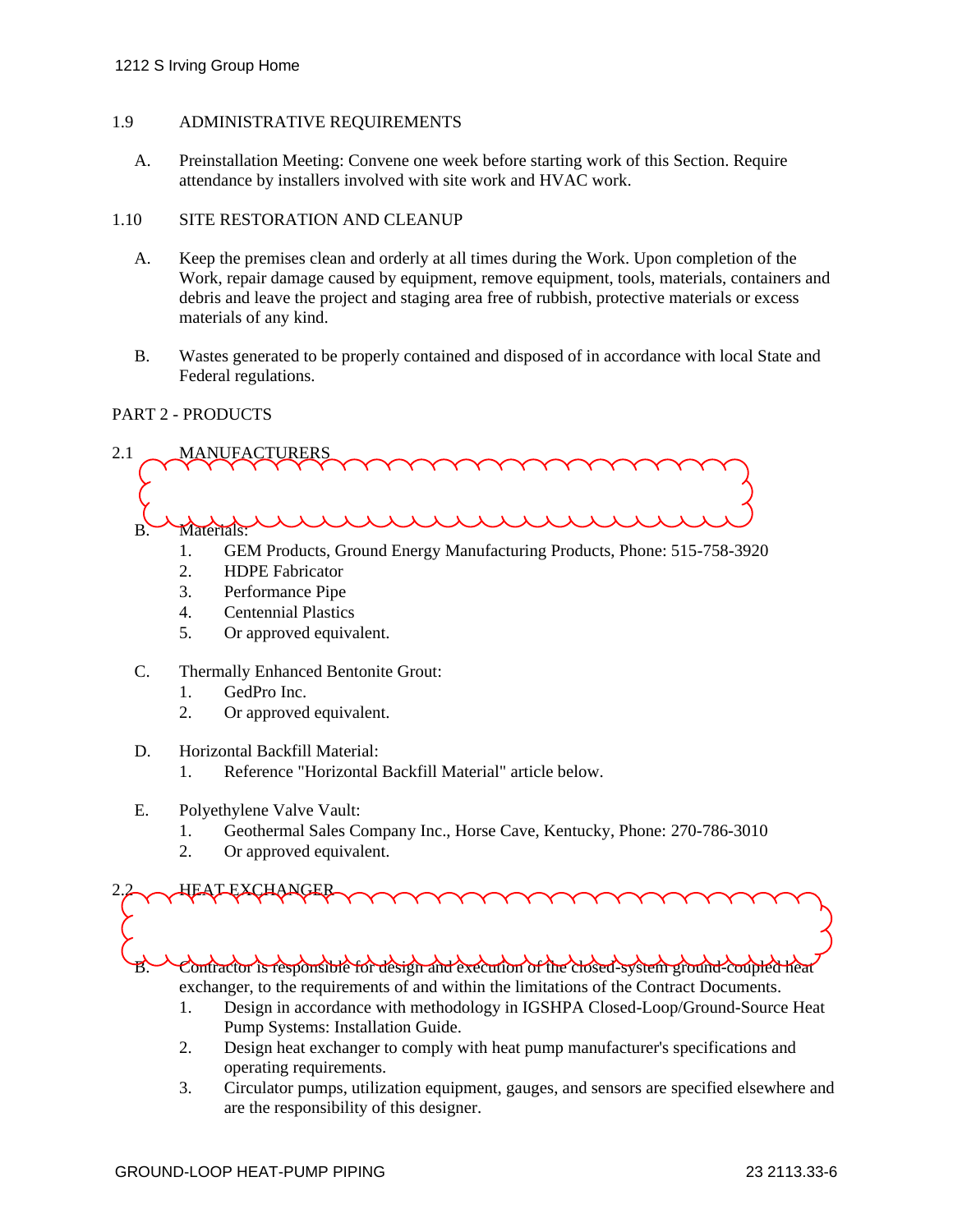- 4. If the Drawings do not indicate the interface between the heat exchanger and the equipment, provide three valves and a by-pass to isolate the heat exchanger from the equipment plus at least one charging valve.
- 5. Provide an IGSHPA registered system, with certificate and label.



- A. Pipe: High density polyethylene pipe, Type PE3408, PE3608, or PE4710, with minimum ASTM D 3350 cell classification of PE345364C.
	- 1. Markings: Sufficient information, including numerical markings every two (2)-feet, to be permanently marked on the length of the pipe. This information is defined by the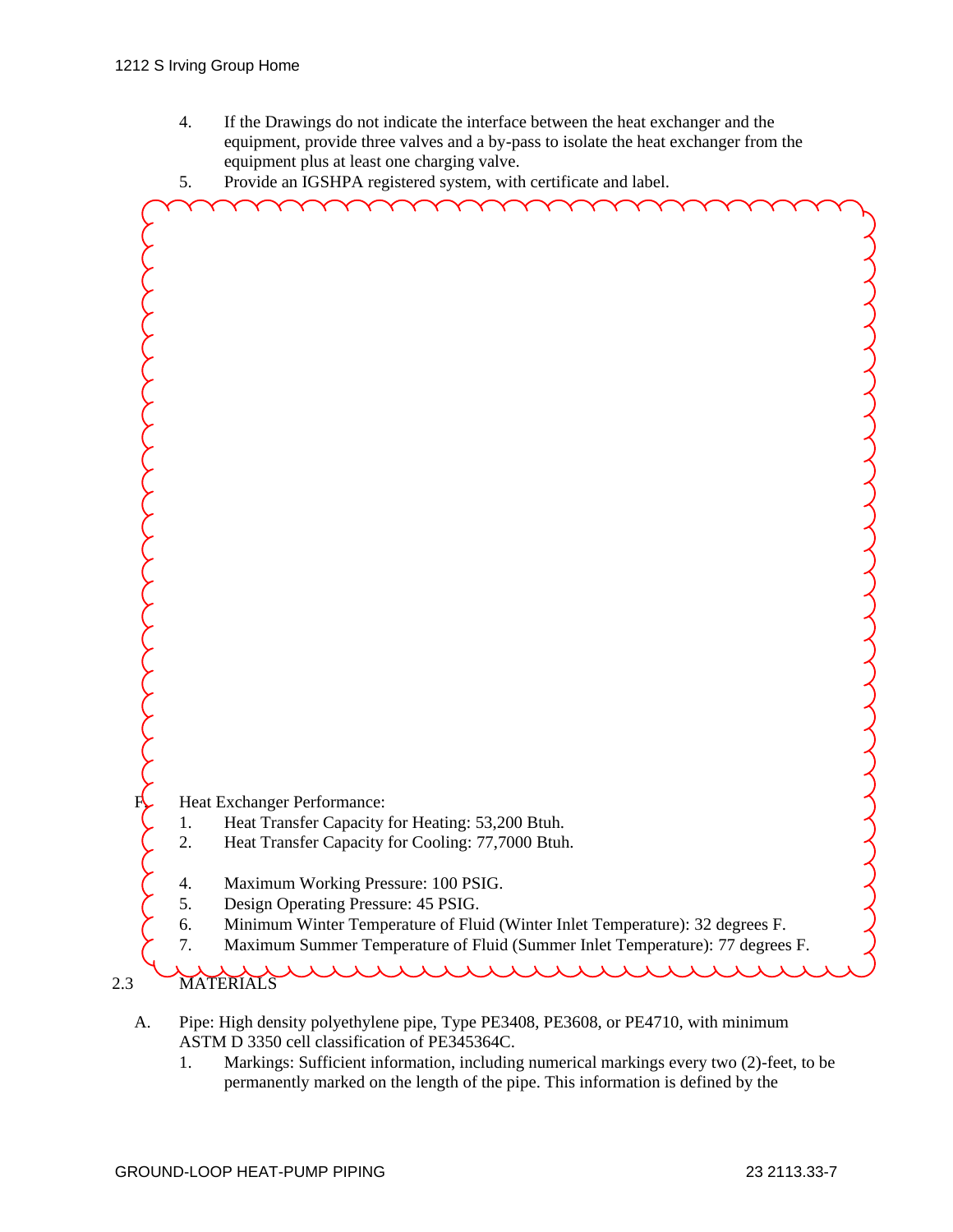appropriate ASTM pipe standard. Fittings to be similarly marked. Marked information to include:

- a. Manufacturer's name
- b. Nominal size
- c. Pressure rating
- d. Relevant ASTM standards
- e. Cell classification number
- f. Date of manufacture
- 2. Pipe Used in Vertical Bore Applications: Comply with ASTM D 3035 with minimum working pressure rating of 160 PSI (DR-11).
- 3. Piping used for the u-bend heat exchanger (pipe located in the borehole) will have factory hot-stamped lengths impressed on the side of the piping indicating the length of the heat exchanger to that point. The length to read "0" (zero) on one end and the actual heat exchanger total length on the other end.
- 4. The u-bend assembly for the vertical bore hole to be factory- manufactured or shopfabricated in a controlled environment and randomly tested at 100 PSI under quality control conditions and be constructed of the same material designation prior to delivery to the Site. The vertical heat exchanger to have a factory-fused u-bend with pipe lengths long enough to reach grade from the bottom of the bore so no field fusion welds are required below the header pit.
- 5. Other Pipe of 3-inches Diameter and Larger: Comply with ASTM D 3035 or ASTM F 714, with minimum working pressure rating of 100 PSI, or ASTM D 2447 Schedule 40.
- 6. Other Pipe 1-1/4-inches But Less Than 3-inches In Diameter (Nominal): Comply with ASTM D 3035 with minimum working pressure rating of 110 PSI, or ASTM D 2447 Schedule 40.
- 7. Other Pipe Less Than 1-1/4-inches in Diameter (Nominal): Comply with ASTM D 3035 with minimum working pressure rating of 160 PSI.
- 8. Infield Extended Header: Infield extended headers to be manufactured by a geothermal HDPE fabrication company. Approved geothermal HDPE fabricator for headers is Ground Energy Manufacturing Products (GEM Products) or Engineer approved equivalent. The Loop Field Contractor may field fabricate the extended headers from HDPE piping as long as actual fabrication personnel are certified in HDPE fusion welding as indicated by certifications included in submittal. Ground Energy Manufacturing Products; phone 515-758-3920.
	- Long Term Hydrostatic Design Basis: 1600 PSI at 73 degrees F, when tested in accordance with ASTM D 2837; appropriate listing in current edition of PPI TR-4 will constitute evidence of compliance with this requirement; otherwise, submit independent test results.
	- 10. Joints and Fittings: Polyethylene of same type as pipe, of sizes and types suitable for the pipe being used; use only heat fusion or stab-type mechanical fittings that are quality controlled to provide a leak-free union between piping ends that is stronger than the piping itself. Do not use other barbed fittings or hose clamps.
		- a. Electrofusion Type Fittings: Comply with ASTM F 1055.
		- b. Butt Fusion Fittings: Comply with ASTM D 3261.
		- c. Socket Type Fittings: Comply with ASTM D 2683.
		- d. Where threaded fittings must be used for connection to equipment or dissimilar piping, use fittings and thread sealant compatible and effective with antifreeze used.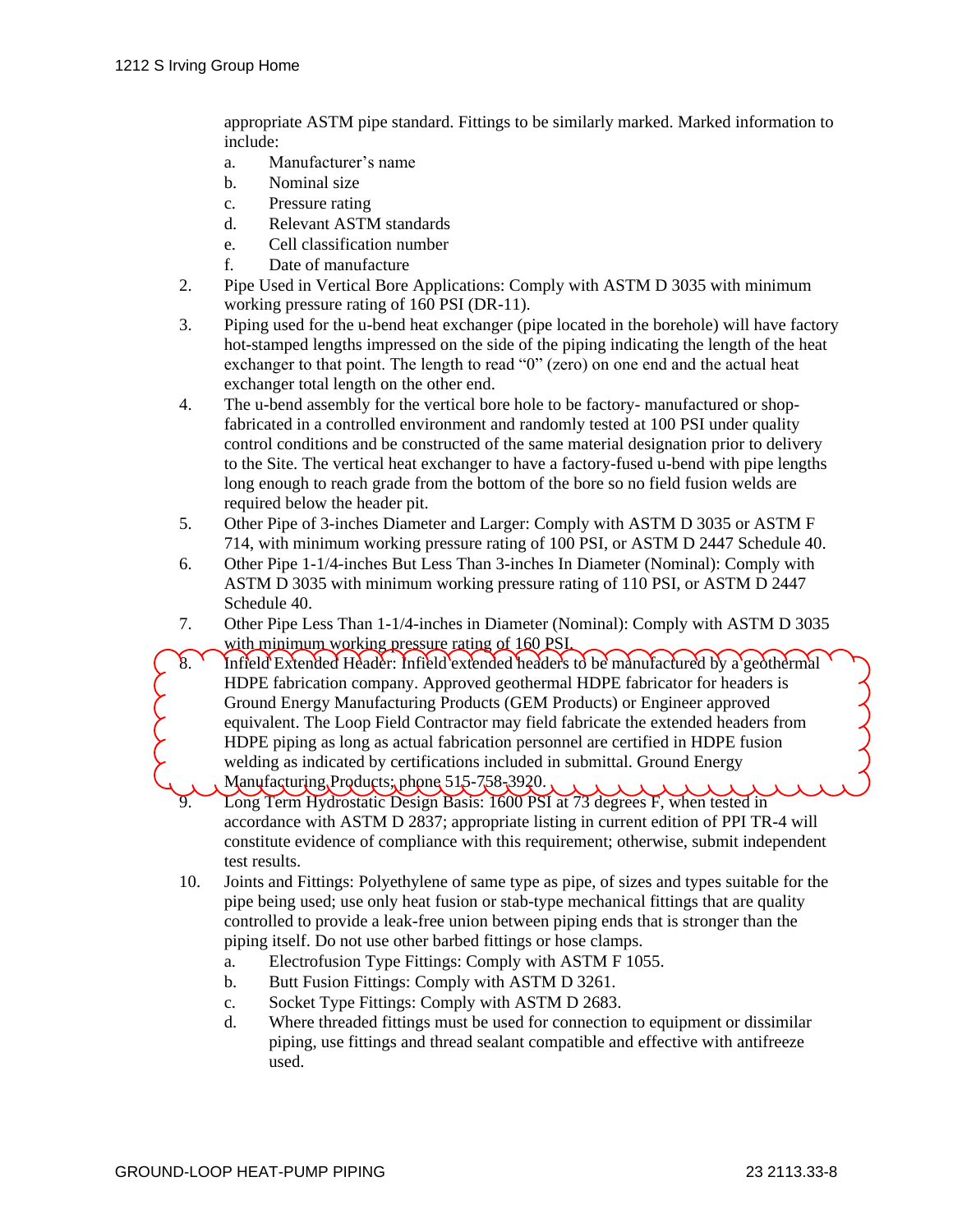- B. Pipe, Fittings, and Jointing: Copper, as specified in Section 23 23 00, coated with polyethylene for corrosion protection.
	- 1. Pipe Over 7/8-inches Outside Diameter: Copper tubing, refrigeration grade, ASTM B 280, H58 hard drawn.
	- 2. Pipe of 7/8-inches Outside Diameter or Less: Copper tubing, refrigeration grade, ASTM B 88 (ASTM B 88M) Type K annealed.

E. Heat Exchange Fluid: Water and antifreeze solution, 20 percent propylene glycol by weight. Antifreeze:

- 1. Antifreeze solutions to meet local and state requirements and be USDA approved food grade and be acceptable by component manufacturers.
- 2. Geothermal heat pump systems to be labeled and identified at the loop charging valves:
	- a. Antifreeze type and concentration
	- b. Service date
	- c. Company name
	- d. Company phone number and responsible party or person
- 3. Form: These standards are intended to cover corrosion-inhibited, biodegradable, food grade, propylene glycol liquid antifreeze materials as received at the job site.
- 4. Application: For used in closed-loop geothermal heat pump systems for the transfer of energy to provide heating and cooling in residential and commercial applications.
- 5. Safety: While these standards attempt to define antifreeze materials characteristics that are safe to environment and personnel, it is the sole responsibility of the user to become familiar with the safe and proper used of materials provided under these standards and to take necessary precautionary measures to ensure the health and safety of personnel involved.
- 6. Technical requirements:
	- a. Material: The composition of the fluid to be at the option of the manufacturer. The fluid may contain corrosion inhibitors, etc., as required to produce a product meeting the specified requirements.
		- 1) Biodegradability: Provide fluid not be less than 90 percent biodegradable. Results of the biodegradable studies conducted in accordance with "Standard Methods of the Examination of Water and Waste Water: for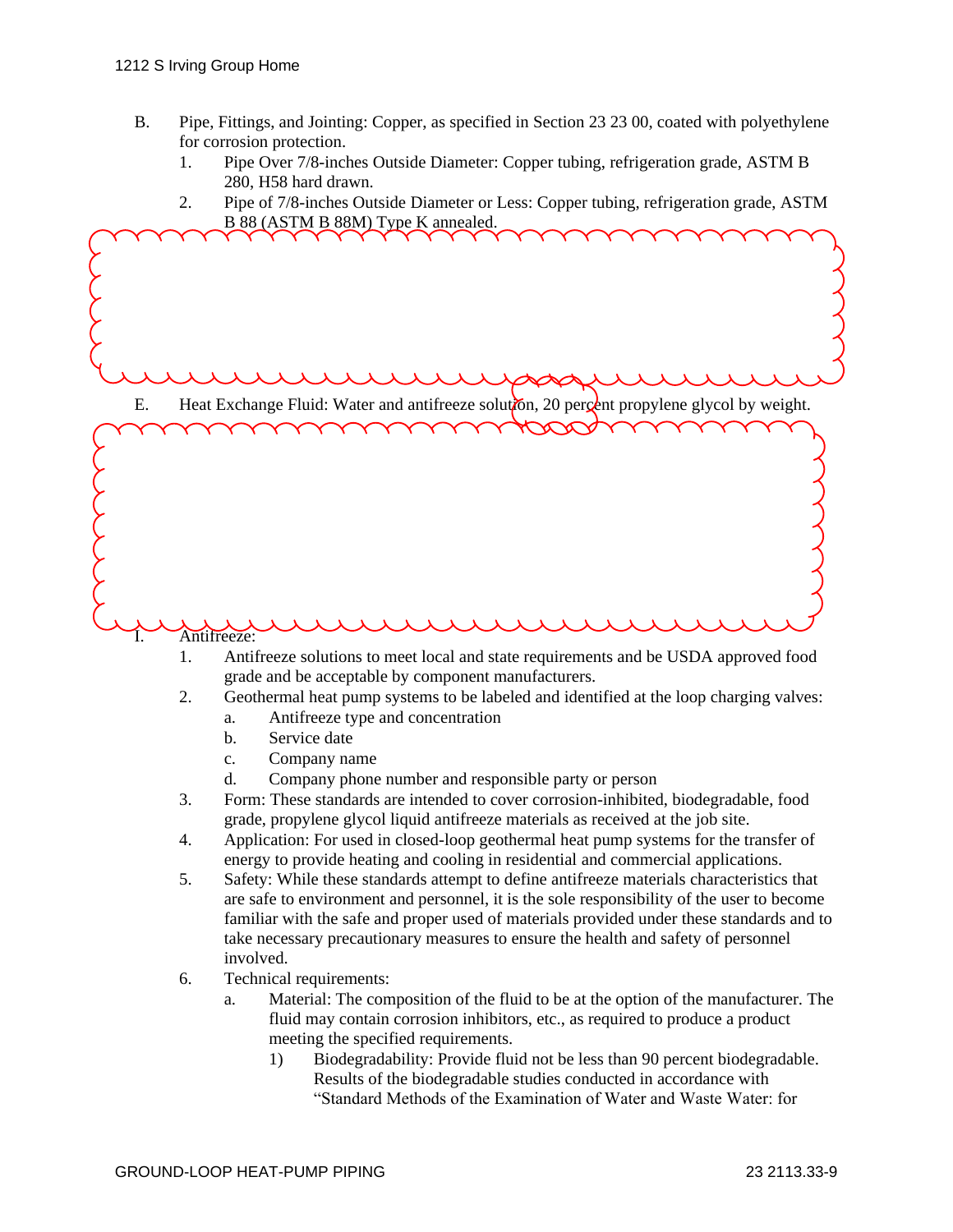biodegradability and bioassay to, when requested by the Owner, be provided by the fluid manufacturer to the Owner and contain not less than the following information:

- (a) A statement of ecological behavior of the fluid.
- (b) The total oxygen demand (TOD) of the fluid, expressed in pounds of oxygen per pound of fluid.
- (c) The percent of the fluid demonstrate low corrosion to internal surface of materials found in geothermal heat pump systems.
- 2) Corrosion: Fluid to demonstrate low corrosion to internal surface of materials found in geothermal heat pump systems.
- 3) The propylene glycol water mixture to be 25 percent glycol/75 percent water nominally. The heat pump system has been designed on this ratio. The glycol water mixture to be premixed and contain de-mineralized or deionized water.
- b. Properties: Fluid to conform to the following requirements, and tests performed in accordance with specified test methods on the fluid:
	- 1) Flash point: Not lower than 194 degrees F. determined in accordance with ASTM D92.
	- 2) Biological oxygen demand; Five days BOD at 50 degrees F. not-to-exceed 0.2 gram oxygen per gram nor be less than 0.1 gram oxygen per gram.
	- 3) Freezing point: Not-to-exceed +18 degrees F. determined in accordance with ASTM D1177.
	- 4) Toxicity: Not less than LD 50 (oral-rats) of 5 grams per kilogram. The NFPA hazardous material rating for health not more than 1 (slight).
	- 5) Storage stability: The fluid, tested in accordance with ASTM F1105, to show neither separation from exposure to heat or cold, nor show increase in turbidity.
- c. Quality: The fluid, as received by the Owner, to be homogenous, uniform in color and free from skins, lumps, and foreign materials detrimental to usage of the fluid.
- 7. Packaging and identification:
	- a. Fluid delivered in bulk. Make up fluid packaged in container and size agreed upon by the Owner.
	- b. Containers of fluid prepared for shipment in accordance with commercial practice and in compliance with applicable rules and regulations pertaining to the handling, packaging and transportation of the fluid to ensure carrier acceptance and safe delivery.
	- c. An up-to-date Material Safety Data Sheet to be supplied to the Owner upon request and concurrent with each delivery.
- 8. The propylene water mixture to be provided by Interstate Chemical, Barsol, Houghton, Dow, or Engineer approved equal.
- J. Good quality threaded fittings and a thread sealant specified for use with the antifreeze selected to be used. Some antifreeze solutions require more fittings torque than others to prevent leaks and corrosion of external surfaces when the antifreeze is exposed to oxygen.
- K. Pipe Insulation: Closed cell, water resistant plastic foam with thermal resistance of at least R2.
- L. Detectable Underground Tape: Warning tape to be foil backed, 2" wide or greater with a continuous message printed every 36" or less reading: "CAUTION GEOTHERMAL PIPELINE BURIED BELOW". Tape to be highly resistant to alkalis, acids and other destructive agents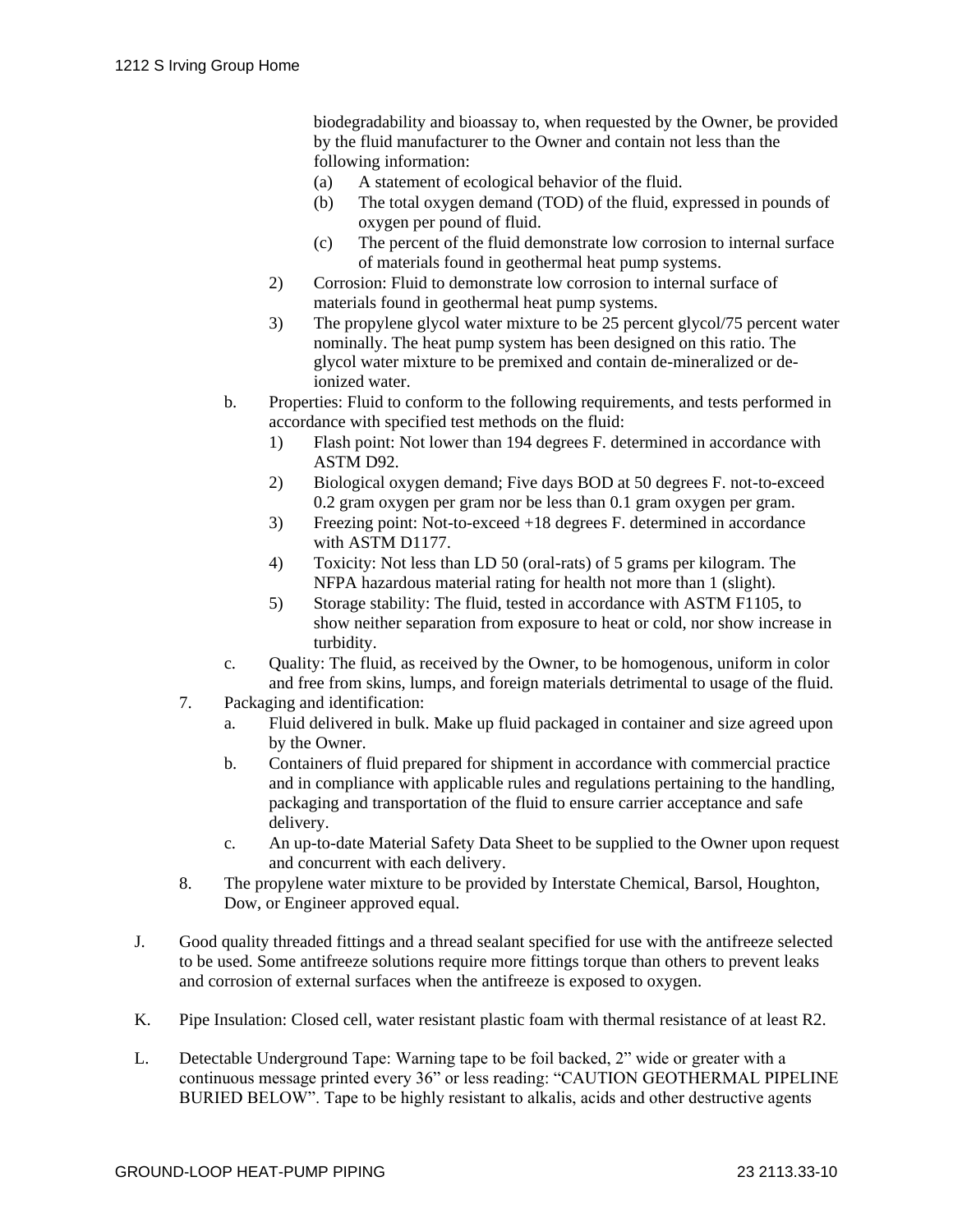found in the ground. Provide warning tape to indicate the location of the horizontal and vertical portions of the entire geothermal loop field. Provide heat exchanger loop piping location using GPS technology.





- A. General:
	- 1. Summary: Thermally-enhanced bentonite grout to be used to seal and backfill each vertical u-bend well bore of the closed-loop ground heat exchanger to ensure proper thermal contact with the earth and to ensure the environmental integrity of each vertical bore column. Grouting material to remain in a plastic state (moldable) throughout the life of the system and not generate heat during the hydration process. No other backfill material accepted.
	- 2. Submittals: Manufacturer's published data sheets including thermal conductivity, permeability, percent solids, grout weight, linear shrinkage potential, maximum particle size and unit yield along with verification of the required listing(s).
	- 3. Quality Assurance: Grouting compound (bentonite-based and silica sand additive) to be certified and listed by NSF (National Sanitation Foundation International) to ANSI/NSF Standard 60, "Drinking Water Treatment Chemicals - Health Effects".
- B. Product:
	- 1. Manufacturer/Product: Grouting material to be one of Black Hills Bentonite's Thermal Grout products as supplied by GeoPro, Inc. or pre-approved equivalent. The thermal enhancement compound (high-grade silica sand) to be specified and supplied by the developer and supplier of the bentonite base material. Approved supplier is GeoPro, Inc. or pre-approved equivalent.
	- 2. Thermal Conductivity: The thermal conductivity of the grouting compound must be 1.00 Btu/hr-ft-°F or greater as determined when tested in accordance to ASTM D-5334, "Standard Test Method for Determination of Thermal Conductivity of Soils and Soft Rock by Thermal Needle Probe Procedure". The reported thermal conductivity value to be verified by an independent company which has a minimum of 5 years experience in measuring thermal conductivity using this method. A copy of the verification report to be supplied upon request from the engineer.
	- 3. Permeability: The grout mixture to have a maximum permeability rate of less than 8.0 x 10-8 cm/s as determined by using ASTM D-5084, "Measurement of Hydraulic Conductivity of Saturated Porous Materials using a Flexible Wall Permeameter, Method C - test with increasing tailwater level". The reported permeability to be verified by an independent lab with a copy of the report being supplied upon request from the engineer. Credentials of the independent laboratory to also be supplied upon request from the design engineer.
	- 4. Total Solids and Enhancement Compound Percentage: The thermally enhanced bentonite grout used to have a minimum manufacturer's recommended mixture of 65.1 percent solids. The thermal enhancement compound (high-grade silica compound) to constitute a minimum of 54.2 percent by weight of the aqueous slurry.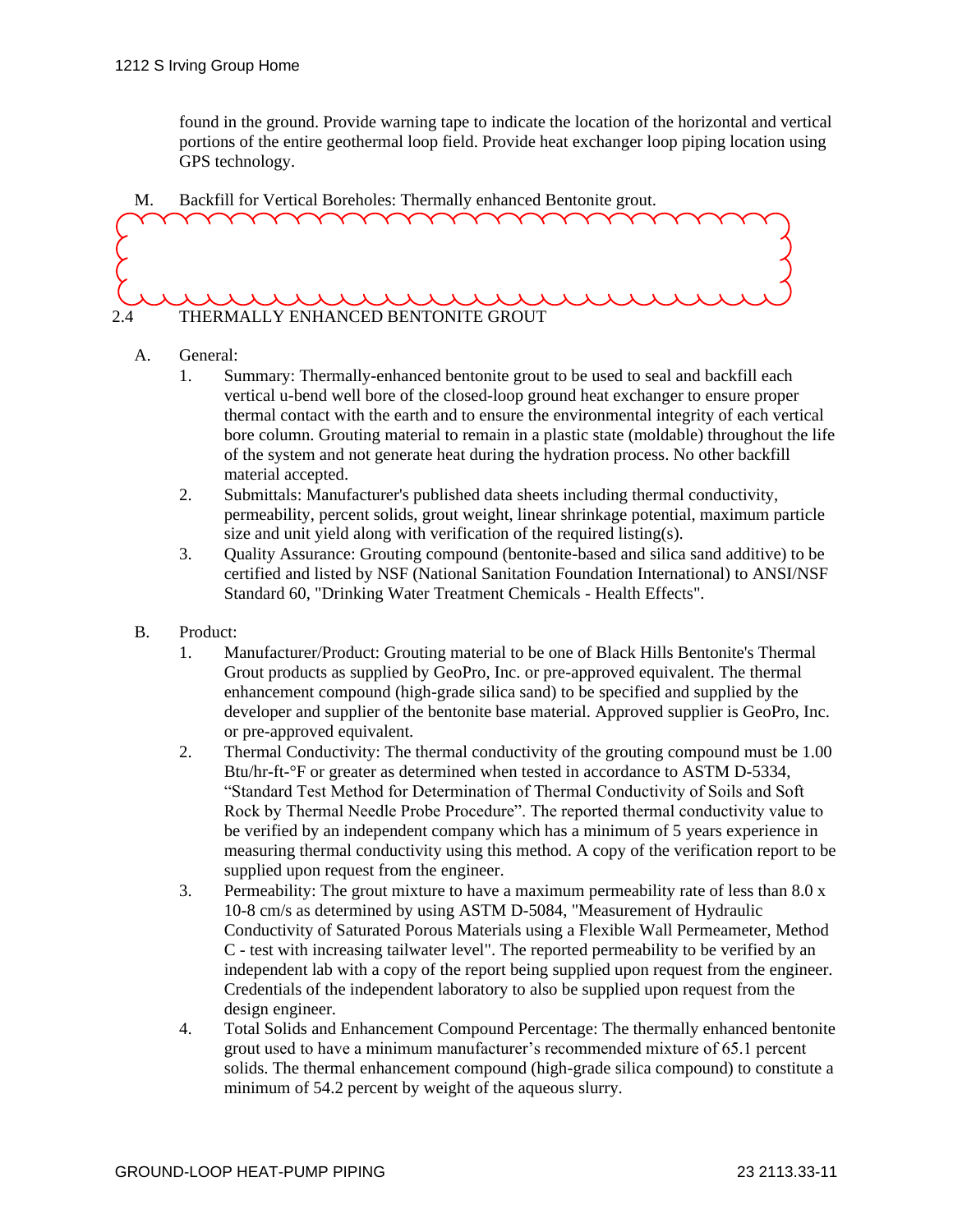- 5. Installed Material Set: The installed grouting material to be fully set into a putty consistency within a minimum of 4 hours after being pressure pumped in the vertical bore annulus.
- C. Packaging: Provide Bentonite and thermal enhancement compound pre-manufactured and prepackaged prior to delivery to the job site.



A. Polyethylene valve vault constructed from 1" high-density polyethylene sheet stock material and manufactured from the same material as the ground heat exchanger pipe and fittings. Pipe penetrations through the vault wall to be heat welded both on the inside and outside of the vault. Vault constructed as shown on the Drawings.



## 3.1 GENERAL INSTALLATION REQUIREMENTS

- A. Examination and Preparation:
	- 1. Verify location of existing structures and utilities prior to excavation.
	- 2. Verify soil composition and rock depth, if any, before beginning excavation.
	- 3. Protect adjacent structures from the effects of excavation.
	- 4. Verify that layout dimensions are correct and that available land is sufficient for design.
	- 5. Notify Architect of unsatisfactory conditions.
	- 6. Do not proceed with installation until unsatisfactory conditions have been corrected.
	- 7. Coordinate work with site grading, site backfilling, and foundation construction.
	- 8. Loop Field Contractor to obtain permission from adjacent property owners if needed, to setup boring and grouting equipment. Loop Field Contractor responsible for any repairs and cleanup of these adjacent properties required as a consequence of installing the loop field.
- B. Excavation:
	- 1. Excavate in accordance with requirements of authorities having jurisdiction.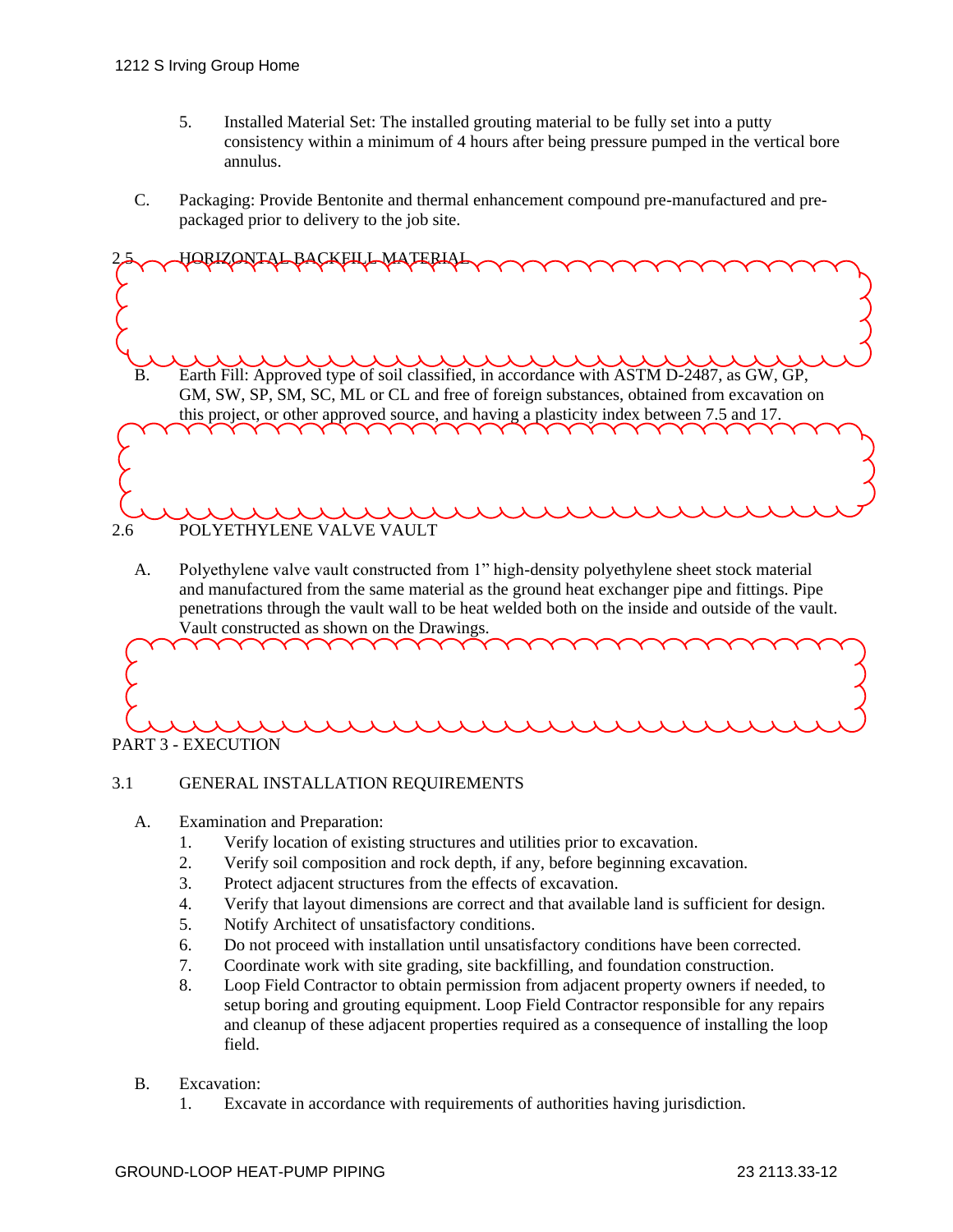- 2. Remove rock as specified in Division 31.
- 3. Vertical Boreholes: Drill to depths required:
	- a. Drill bore hole in accordance with local, State or Federal requirements.
	- b. Follow requirements for bore hole drilling as prescribed by the AHJ. Receive permission in writing from the AHJ prior to proceeding and be responsible for maintaining any drilling logs that may be required. Bore hole installation cannot proceed until written proof of permission given by the AHJ has been provided.

c. Minimize over-drilling; fill over-drilled areas with backfill or excavated materials.

 $\lambda$   $\lambda$   $\lambda$  $\lambda$ 

- 5. Trenches: Excavate trenches for piping to lines and grades shown on drawings.
	- a. Minimize over-excavation; fill over-excavated areas with backfill or excavated materials.
	- b. Excavate to accommodate grade changes.
	- c. Excavate using the procedures specified in Division 31, Trenching for Site **Utilities**
	- d. Maintain trenches free of debris, material, and obstructions that may damage pipe.
	- e. General: The horizontal ditches for the closed-loop ground heat exchanger header may be dug with a chain type trenching machine or a backhoe. Perform excavation of every description and of whatever substance encountered to the depths indicated on drawings. During excavation, deposit material suitable for backfill in an orderly manner, a sufficient distance from the excavation banks to avoid overloading and to prevent slides or cave-ins. Grade as necessary to prevent surface water from flowing into trenches or other excavations, and remove water accumulating therein by pumping or other acceptable method. Unless otherwise indicated, excavation to be by open cut. Keep banks of trenches and excavation for structures as nearly vertical as practicable and where required, properly sheet and brace. Fill unauthorized excavation below levels indicated for pipe with sand.
	- f. Trench Excavation: Excavate true to line to a depth to provide at least 5-feet above top of pipe and to provide clear space of not less that two (2)-inches on either side of pipe. Grade bottom of trenches accurately to provide uniform bearing and support for each Section of pipe on six (6)-inches of sand along it's entire length.
	- g. Shoring Requirements: Perform shoring and sheeting that is required to protect the excavation and to safeguard employees in accordance with OSHA. Widen excavation to provide for space occupied by shoring and sheeting. Shoring to meet the requirements of applicable codes and regulations.
	- h. De-watering: Prevent surface water and subsurface or ground water from flowing into excavations and from flooding project Site and surrounding area. Do not allow water to accumulate in excavations. Remove water to prevent softening of foundation bottoms, undercutting footings and soil changes detrimental to stability of sub-grades and foundations. Provide and maintain pumps, well points, sumps, suction and discharge lines and other de-watering system components necessary to convey water away from excavations. Establish and maintain temporary drainage ditches and other diversions outside excavation limits to convey rain water and water removed form excavations to collecting or runoff areas. Do not use trench excavations as temporary ditches.
- 6. Install in compliance with local authorities having jurisdiction.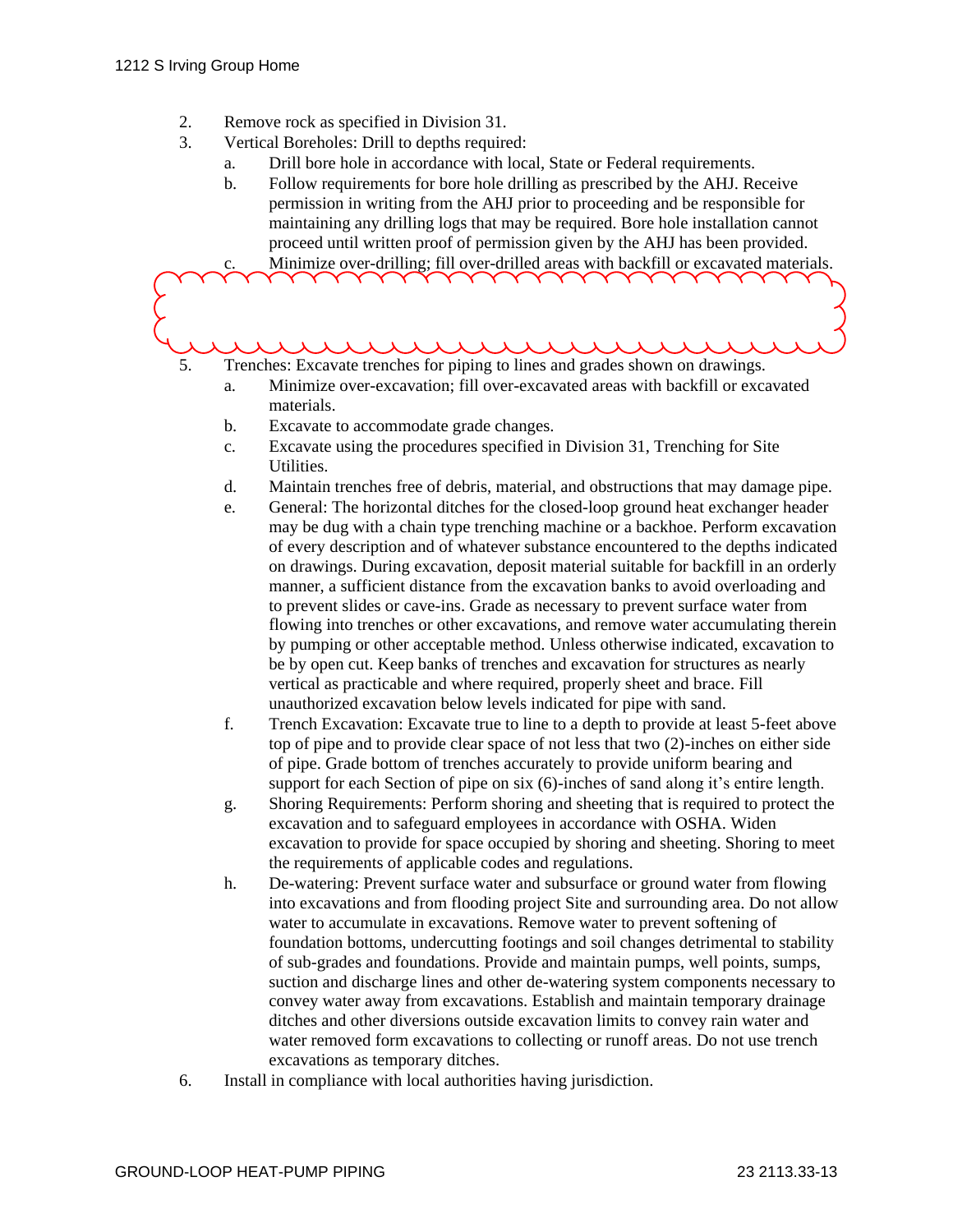7. Vertical Boreholes: Backfill after pipe installation in accordance with IGSHPA Grouting Procedures for GHP Systems.

9. Trenches:

- a. Provide minimum 60-inch cover over piping.
- b. Backfill trenches after pipe has been installed and tested, using fill free of rocks and other debris.
- c. Backfill: Prepare dimensioned drawings of the complete ground heat ex-changer piping system before backfilling. Trench backfilled by hand with a minimum of six (6)-inches of sand or fine soil material on each side and on top of the pipes. A horizontal underground-type metallic tracer warning tape placed twelve (12) inches to eighteen (18)-inched below grade for the entire length of each header pipe. After piping is installed, tested, purged, inspected and approved, the remaining trench fill may be excavated material, free of boulders, large rocks, general debris or foreign matter. Care taken to avoid driving construction equipment over newly filled trenches unless bridging is provided to support load over trenches. Reference ASTM D-2321 for backfill procedures. Compact trenches to 90 percent dry density.
- d. Backfill spiral pipe installation ("Slinky") in accordance with ISGHPA Slinky Installation Guide.
- 8. Protect piping from displacement.
- C. Cleaning:
	- 1. Leave adjacent paved areas broom clean.
	- 2. Clear debris, including excess backfill and excavated dirt and rock, from heat exchanger area.
- D. Protection:
	- 1. Protect area during excavation from excess runoff and erosion.
	- 2. Protect pipe protrusions from damage until connections to building systems are installed.
- E. Flushing and Purging:
	- 1. Before backfilling the trenches, systems flushed and purged of air and flow tested to ensure portions of the closed-loop ground heat exchanger are properly flowing. A portable temporary purging unit to be utilized and consist of the following:
		- a. Purge pump high volume and high head
		- b. Open reservoir
		- c. Filter assembly with by-pass
		- d. Flow meter
		- e. Pressure gauge
		- f. Connecting piping
		- g. Connecting hoses
	- 2. Using the purging unit described above, flush and purge each Section free of air, dirt and debris. A minimum velocity of 2-feet/second in each piping Section must be maintained for a minimum of fifteen (15) minutes to remove air. A change of more than one (1)-inch in the level of fluid in the purge pump tank during pressurization indicates air still trapped in the system. The flushing and purging operation conducted with the supply and return lines to the building capped and sealed at the flange termination connection within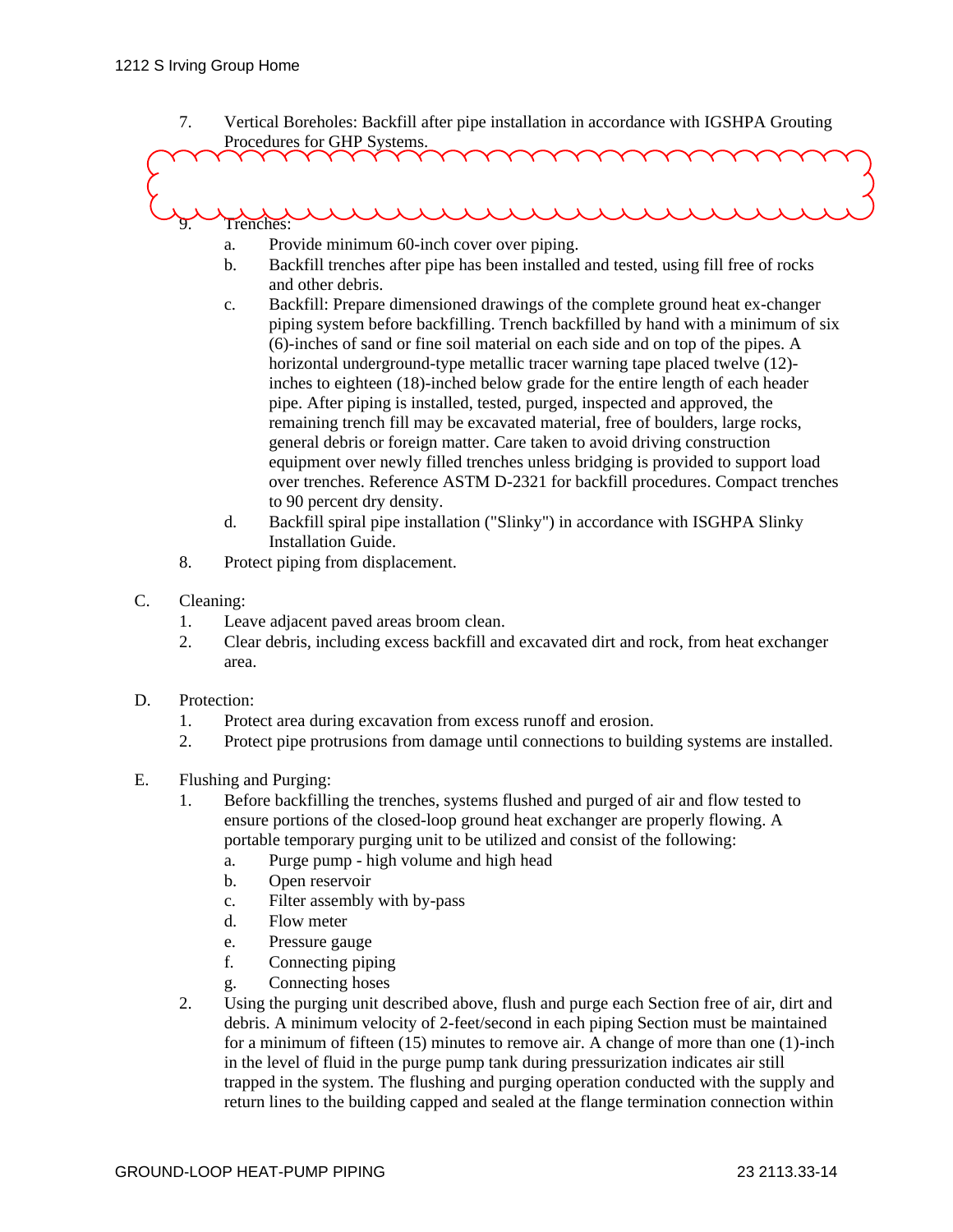the building. Supply and return lines to the building filled as full as possible with water. Building mechanical contractor will be responsible for flushing and purging the interior portion of the system and a final purging of the entire system. Refill 100 percent of the piping installed with a mixture of water and food grade (USP grade) propylene glycol (20 percent by volume, polypropylene glycol or water.

## 3.2 HEAT EXCHANGER

- A. Solder/sweat connections utilize 45 percent silver solder AWS grade BAg-24 or equivalent bronzing flux to be AWS specification FB3C AMS No. 3411 or equivalent.
- B. Use a wetted rag (soaked with water around base of connector. Do not overheat purge unit with nitrogen.
- C. Do not braze unit in horizontal, sitting flat position.
- D. Install per manufacturers written instructions and guidelines.

## 3.3 MATERIALS

- A. Polyethylene Piping Installation:
	- 1. Join piping and fittings using heat fusion or electrofusion; do not use solvents, adhesives, or mechanical fittings.
	- 2. Provide flanges or unions to connect heat exchanger piping to equipment or piping of different type; locate transitions between piping of different types inside the building or otherwise accessible (i.e. above grade).
	- 3. Keep dirt, water, and debris out of pipe assemblies; cap or plug open ends until connected to adjacent piping.
	- 4. Do not bend piping to shorter radius than recommended by pipe manufacturer; do not kink piping; use elbow or other fittings for sharp bends.
	- 5. Partially backfill radius bends in narrow trenches by hand to ensure that piping is properly supported and to prevent kinking.
	- 6. Installation (Header System):
		- a. Connections: Header pipes to be installed and fusion connected to the vertical ubend assembly. The pipe and fittings must be joined using the socket, butt fusion or electrofusion process. No other method is acceptable. The quantity of fusion joints in the system to be kept to an absolute minimum. Reduction fittings to be used at pipe reductions to eliminate trapped air. Use reducing tees and prefabricated reducing type close headers. Consult pipe and/or fitting manufacturer for available fittings and headers.
		- b. Avoid sharp bends in piping runs. Minimum bend radius determined by the following:
			- 1) Minimum Radius = Pipe O.D. (actual)  $x 25$ 
				- (a) Use only continuous lengths of pipe in bends. Install elbows fittings for required bends which are tighter radii than calculated above.
				- (b) Lateral piping supply and return lines or bundles separated to minimize thermal interference between the two. The number of points where the supply and return lines cross one another to be minimized.
		- c. Testing: After headers have been laid in the trenches and prior to backfill, the system to be pressurized with water and "back-up" air to a minimum of 100 PSI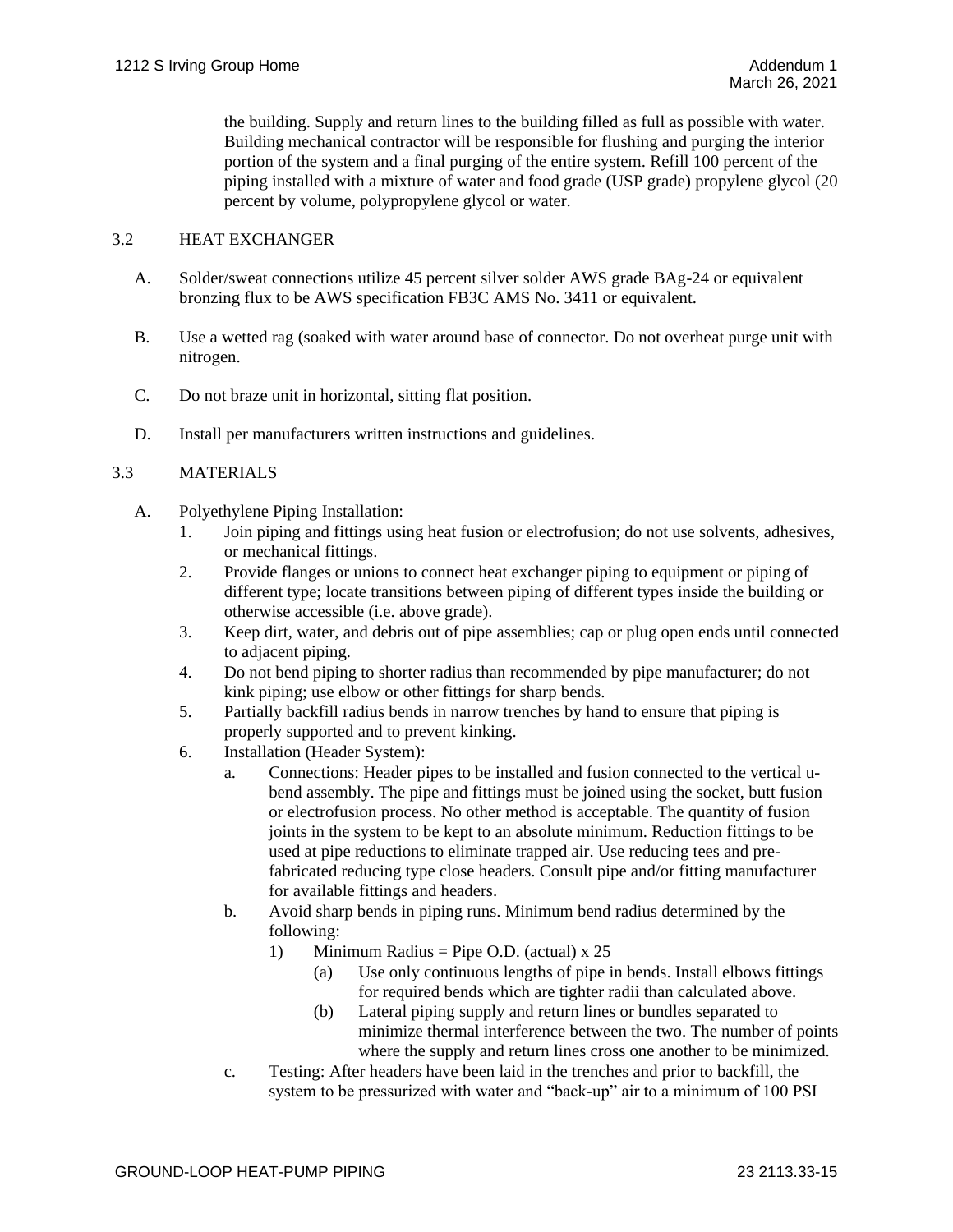with no loss of pressure for a minimum of thirty (30) minutes. Each joint to be visually and physically inspected, using industry standards, for cold joints. Any joints failing the test to be completely removed from the system and a new joint or fitting installed with the test being repeated.

- 7. Installation (U-Bend)
	- a. Immediately after completion of the borehole and full removal of drilling equipment, the pre-tested, water filled u-bend assembly inserted into the borehole, u-bend first. A stiffener which does not present potential damage to the assembly may be use to straighten the leading Section of the assembly and to add counter weight for easier insertion.
	- b. Care to be taken so that the sealed pipe ends do not "drop" into the open borehole below graded surface.
	- c. When bore holes are drilled with a mud-rotary system, the u-bend to be staked and tied to prevent the assembly from "floating" out of the bore prior to the "setting" of the bentonite grout.
- 8. Test piping to be installed in boreholes after assembly but before installation in boreholes; re-cap tested assemblies before installation.
- 9. Testing (U-Bend): Perform hydrostatic test on piping; portions of assembled piping may be tested separately.
	- a. Prior to testing, isolate piping from connections to building systems.
	- b. Flush dirt and debris using potable water flowing at twice the normal operating flow rate for a minimum of four hours or until no dirt or debris is visible, whichever is longer.
	- c. Plug or cap piping.
	- d. Just prior to the u-bend assembly being placed in the borehole, it is ti be flow tested to ensure that there are no kinks, bends of pinches. The test to consist of forcing clean water into one end of the assembly, and visually inspecting the discharge. If it is visible that an obstruction exists, the obstructed Section of pipe to be removed and replaced with an equal length Section which is free of obstructions and re-attached by heat fusion.
	- e. Assembly to be pressurized with water and "back-up" with air as needed to a achieve a minimum of 100 PSI. Assembly to have no significant loss in pressure for a minimum of 30 minutes. Allowances in pressure loss to be made for expansion per pipe manufacturer's recommendations. At the conclusion of the test, the pipe ends to be sealed with a cap, plug or tape.
	- f. Circuits of closed-loop ground heat exchanger system to be water filled and pressure tested to 100 PSI for a minimum of one (1) hour prior to backfill of the trenched. Every weld to be visually and physically examined. If any leaks are detected at a fusion joint, they are to be cut out and replaced at which time that Section will be re-tested according to this Section.
	- g. Repeat test until there is no loss of pressure for the duration of the test.
- 10. Insulation: Insulate the following heat exchanger piping:

 $\checkmark$ 

- a. Above ground piping: Insulate similar to chilled water.
- b. Belowground but within 36-inches of ground surface. Insulate with a 1-inch closed-cell adhesive backed insulation.

d. Belowground running parallel with and within 5-feet of walls, structures, or water pipes.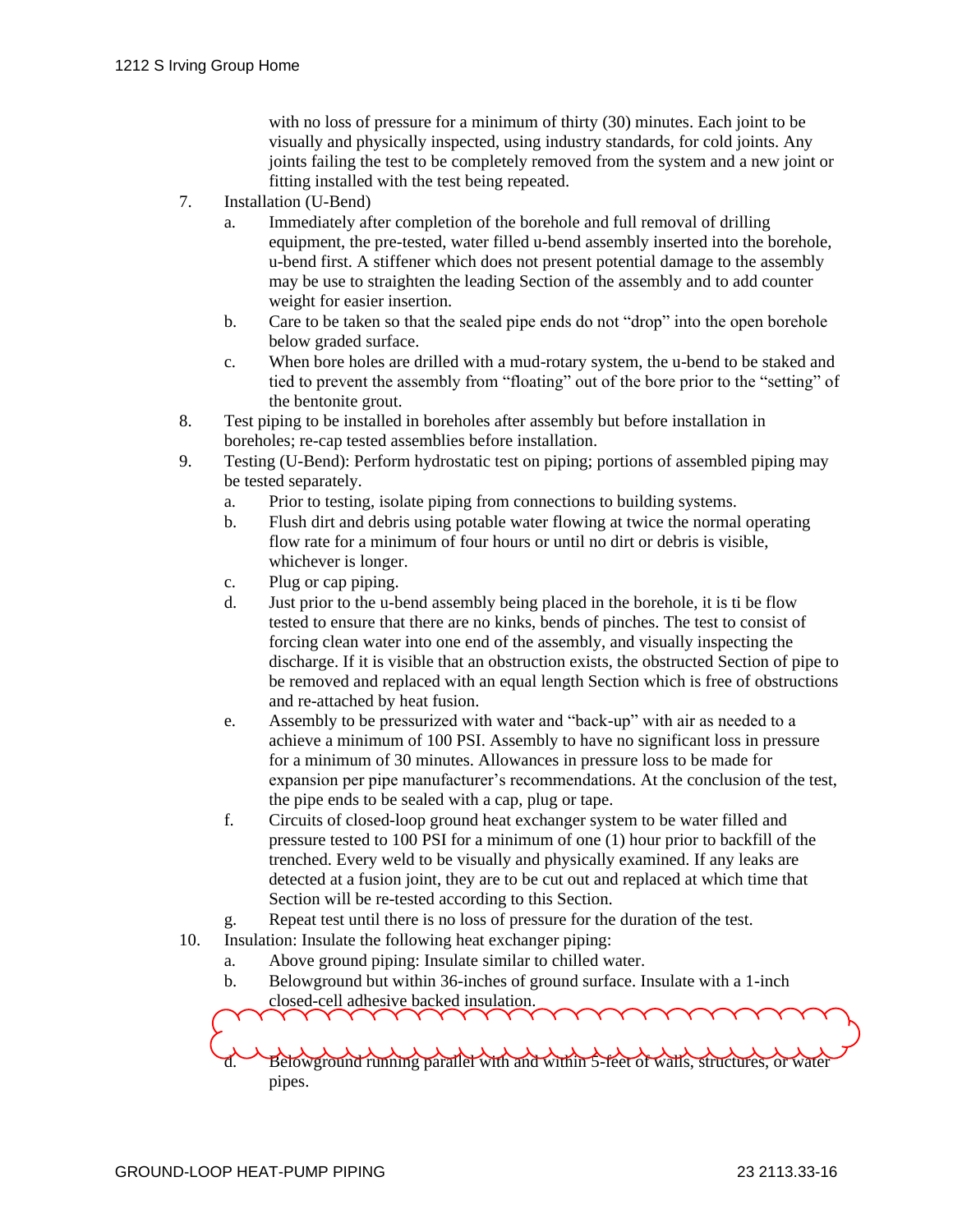e. Indoor piping that will be colder than ambient air temperature. Insulate similar to chilled water.

## B. Copper Piping:

- 1. Install and test piping as specified in Section 23 23 00.
- 2. Join pipe and fittings by brazing. Do not bend pipe, use fittings. Provide flanges or unions to connect to equipment and building piping system.
- 3. Keep dirt, water, and debris out of assembled piping; plug or cap open ends immediately.
- 4. Provide for thermal movement of components in system.
- 5. Insulation: Insulate the following heat exchanger piping:
	- a. Immediately after completion of the borehole and full removal of drilling equipment, the pre-tested, water filled u-bend assembly to be inserted into the borehole, u-bend first. A stiffener which does not present potential damage to the assembly may be use to straighten the leading Section of the assembly and to add counter weight for easier insertion.
	- b. Care taken so that the sealed pipe ends do not "drop" into the open borehole below graded surface.
	- c. When bore holes are drilled with a mud-rotary system, the u-bend to be staked and tied to prevent the assembly from "floating" out of the bore prior to the "setting" of the bentonite grout.
- 6. Where piping passes through foundation walls, provide sleeves sealed with nonhardening, waterproof material.
- 7. Coordinate charging of piping with refrigerant with Section 23 23 00.

## 3.4 THERMALLY ENHANCED BENTONITE GROUT

- A. Mixing: Thermally enhanced bentonite grouting material mixed according to manufacturer's written instructions.
- B. Installation: Grout material pressure pumped through a one (1)-inch, one and one-quarter (1-  $1/4$ -inch or a one and one-half  $(1-1/2)$ -inch inside diameter tremie pipe and placed in the bore column from the bottom to the top. Grouting process to conform to the manufacturer's instructions and "Grouting for Vertical Geothermal Heat Pump Systems -- Engineering Design and Field Procedures Manual", as published by the International Ground Source Heat Pump Association (IGSHPA), Oklahoma State University (OSU), latest edition. Completed grouted surface placed at ground level to ensure complete fill of the bore column.
- C. Inspection: Since some settling may occur after initial placement of the grout material, the installer to monitor each borehole and continue adding grout as required for a period of no less than thirty (30) minutes and no longer than two (2) hours.
	- 1. Grouting manufacturer to provide testing of site mixed grouting material in accordance to ASTM D-5334 to verify thermal conductivity. Manufacturer to provide a minimum of three, sample analysis for this project.
	- 2. At a minimum, sampling to be taken once at the beginning of the project, once at approximately one-third of completion, and finally at approximately two-thirds of completion. In the event that the analysis indicates a thermal conductivity value below the minimum specified value, corrective action to be taken to increase thermal conductivity value back to minimum specified requirement. A written report will be submitted defining corrective action taken.